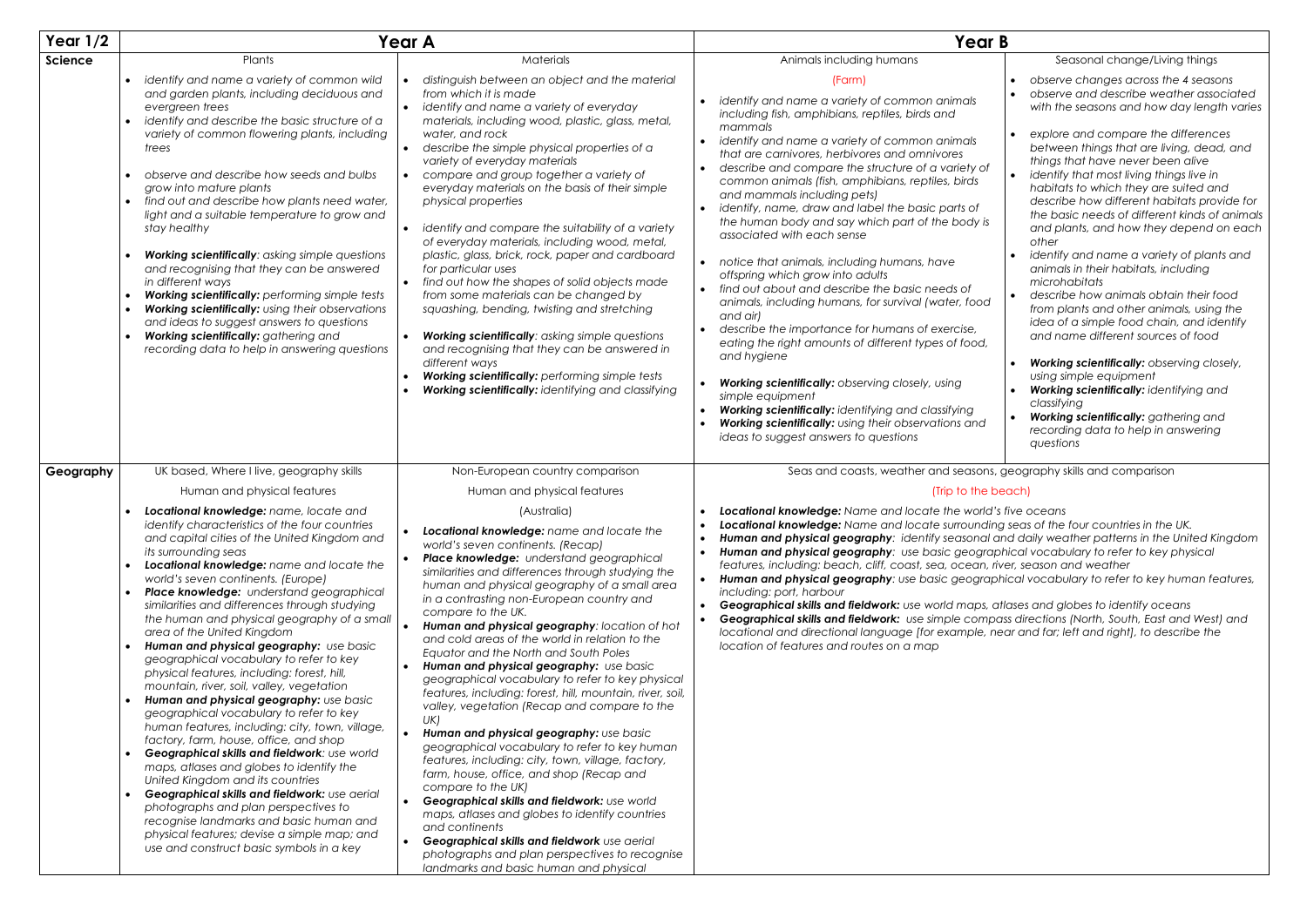| <b>History</b> | Geographical skills and fieldwork: use simple<br>fieldwork and observational skills to study the<br>geography of their school and its grounds and<br>the key human and physical features of its<br>surrounding environment.                                                                                                                                                                                                                                                                                                                                                     | features; devise a simple map; and use and<br>construct basic symbols in a key<br>The lives of significant individuals in the past who have contributed to national and international<br>achievements - must include a local person (e.g. Isambard Brunel)                                                                                                                                                                                                                                                                                                                                                                                              | Changes in living memory (their own history)                                                                                                                                                                                           | Events beyond living memory that are<br>significant nationally or globally                                                                                                                                                                                                                                                                                                                                                                                                 |
|----------------|---------------------------------------------------------------------------------------------------------------------------------------------------------------------------------------------------------------------------------------------------------------------------------------------------------------------------------------------------------------------------------------------------------------------------------------------------------------------------------------------------------------------------------------------------------------------------------|---------------------------------------------------------------------------------------------------------------------------------------------------------------------------------------------------------------------------------------------------------------------------------------------------------------------------------------------------------------------------------------------------------------------------------------------------------------------------------------------------------------------------------------------------------------------------------------------------------------------------------------------------------|----------------------------------------------------------------------------------------------------------------------------------------------------------------------------------------------------------------------------------------|----------------------------------------------------------------------------------------------------------------------------------------------------------------------------------------------------------------------------------------------------------------------------------------------------------------------------------------------------------------------------------------------------------------------------------------------------------------------------|
|                |                                                                                                                                                                                                                                                                                                                                                                                                                                                                                                                                                                                 | (Brunel – SS great Britain)                                                                                                                                                                                                                                                                                                                                                                                                                                                                                                                                                                                                                             |                                                                                                                                                                                                                                        | (e.g. Great Fire of London)                                                                                                                                                                                                                                                                                                                                                                                                                                                |
| l dt           | <b>Textiles</b><br>Design purposeful, functional, appealing<br>products for themselves and other users<br>based on design criteria.<br>Generate, develop, model and<br>communicate their ideas through talking,<br>drawing, templates, mock-ups.<br>Select from and use a wide range of<br>textiles according to their characteristics<br>and explain why they are being used.<br>Evaluate their ideas and products against<br>design criteria.<br>Select and use a range of tools and<br>equipment to perform practical tasks e.g.<br>cutting, shaping, joining and finishing. | <b>Structures</b><br>Generate, develop, model and<br>communicate their ideas through talking,<br>drawing, mock-ups and, where<br>appropriate, information and<br>communication technology.<br>Select from and use a range of tools and<br>equipment to perform practical tasks e.g.<br>cutting, shaping, joining and finishing<br>Build structures, exploring how they can be<br>made stronger, stiffer and more stable.<br>Select from and use a wide range of<br>materials and components, including<br>construction materials, according to their<br>characteristics and explain why they are<br>being used.<br>Evaluate and test finished products. | <b>Nutrition</b><br>Cut food safely.<br>Understand the need for a variety of food in a<br>diet.<br>Group familiar food groups e.g. fruit,<br>vegetables, meat, dairy etc.<br>Measure and weigh food items - using informal<br>methods. | <b>Mechanisms</b><br>Design purposeful, functional,<br>appealing products for themselves and<br>other users based on design criteria.<br>Generate, develop, model and<br>communicate their ideas through<br>talking, drawing, mock-ups and, where<br>appropriate, information and<br>communication technology.<br>Explore and use mechanisms e.g.<br>levers, sliders, wheels and axles, in<br>products.<br>Evaluate finished product and share<br>with the intended users. |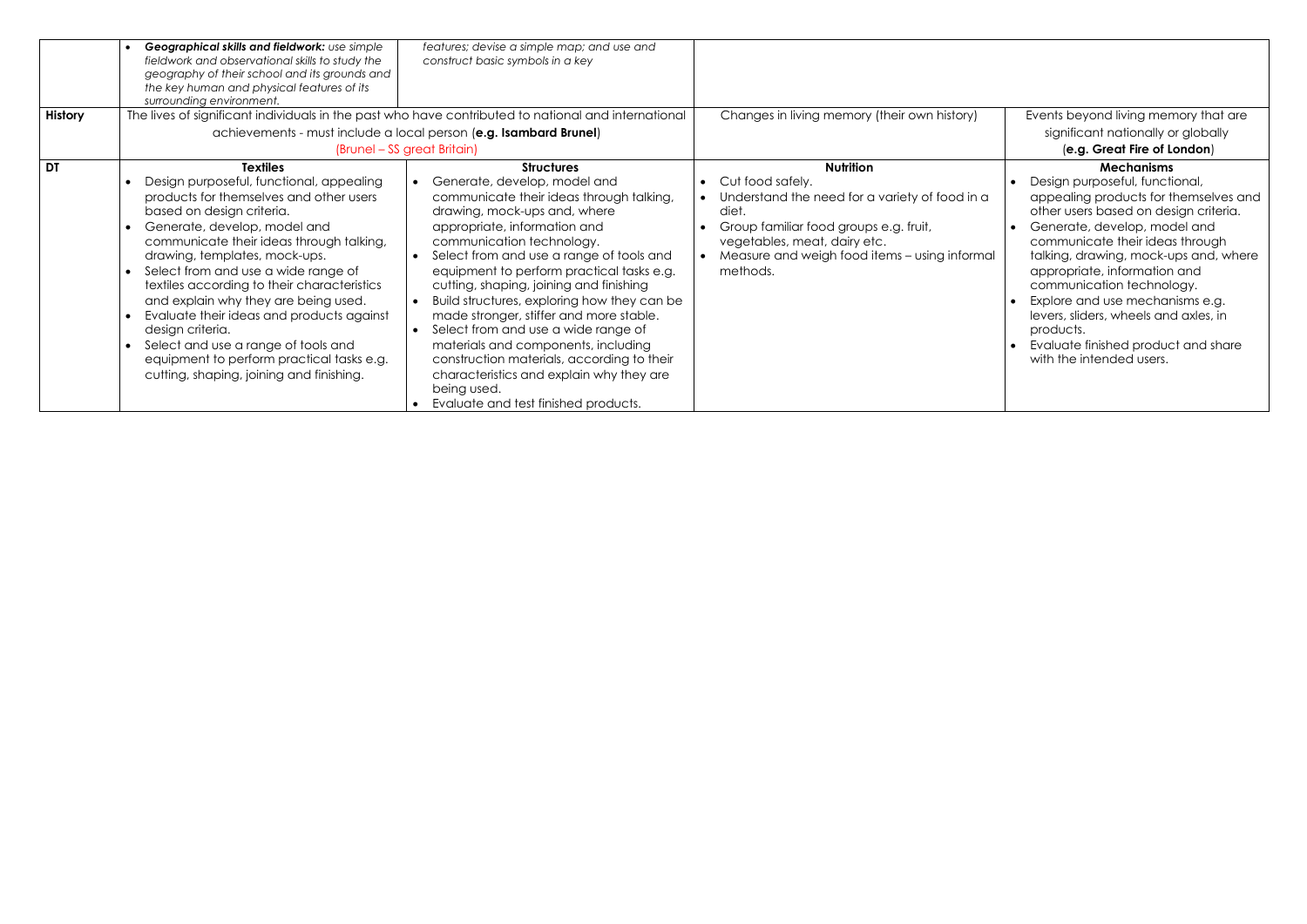• *recognise that shadows are formed when the light from*   $a$  source is blocked by an opaque object

• *identify how sounds are made, associating some of*  with something vibrating

| Light       |
|-------------|
| Sound       |
| Electricity |
|             |

• *recognise that they need light in order to see things and that dark is the absence of light*

• *notice that light is reflected from surfaces*

• *recognise that light from the sun can be dangerous and that there are ways to protect their eyes*

| Year $3/4$     | Year A                                                                                                                                                                                                                                                                                                                                                                                                                                                                                                                                                                                                                                                                                                                                                                                                                                                                                                                                                                                                                                                                                                                                                                                                                                                                                                                                                                                                                                                                                                     |                                                                                                                                                                                                                                                                                                                                                                                                                                                                                                                                                                                                                                                                                                                                                                                                                                                                                                                                                                                                     | <b>Year B</b>                                                                                                                                                                                                                                                                                                                                                                                                                                                                                                                                                                                                                                                                                                                                                                                                                                                                                                                                                                                                                                                                  |
|----------------|------------------------------------------------------------------------------------------------------------------------------------------------------------------------------------------------------------------------------------------------------------------------------------------------------------------------------------------------------------------------------------------------------------------------------------------------------------------------------------------------------------------------------------------------------------------------------------------------------------------------------------------------------------------------------------------------------------------------------------------------------------------------------------------------------------------------------------------------------------------------------------------------------------------------------------------------------------------------------------------------------------------------------------------------------------------------------------------------------------------------------------------------------------------------------------------------------------------------------------------------------------------------------------------------------------------------------------------------------------------------------------------------------------------------------------------------------------------------------------------------------------|-----------------------------------------------------------------------------------------------------------------------------------------------------------------------------------------------------------------------------------------------------------------------------------------------------------------------------------------------------------------------------------------------------------------------------------------------------------------------------------------------------------------------------------------------------------------------------------------------------------------------------------------------------------------------------------------------------------------------------------------------------------------------------------------------------------------------------------------------------------------------------------------------------------------------------------------------------------------------------------------------------|--------------------------------------------------------------------------------------------------------------------------------------------------------------------------------------------------------------------------------------------------------------------------------------------------------------------------------------------------------------------------------------------------------------------------------------------------------------------------------------------------------------------------------------------------------------------------------------------------------------------------------------------------------------------------------------------------------------------------------------------------------------------------------------------------------------------------------------------------------------------------------------------------------------------------------------------------------------------------------------------------------------------------------------------------------------------------------|
| <b>Science</b> | States of matter<br>Rocks<br>Forces and magnets<br>(fossil beach)<br>(We are the curious)<br>compare and<br>compare how things move on<br>group together<br>different surfaces<br>different kinds<br>notice that some forces need<br>$\bullet$<br>of rocks on the<br>contact between 2 objects, but<br>basis of their<br>magnetic forces can act at a<br>appearance<br>distance<br>and simple<br>observe how magnets attract or<br>physical<br>repel each other and attract<br>properties<br>some materials and not others<br>describe in<br>compare and group together a<br>simple terms<br>variety of everyday materials on<br>how fossils are<br>the basis of whether they are<br>formed when<br>attracted to a magnet, and<br>things that<br>identify some magnetic materials<br>have lived are<br>describe magnets as having 2<br>$\bullet$<br>trapped within<br>poles<br>rock<br>predict whether 2 magnets will<br>recognise that<br>attract or repel each other,<br>soils are made<br>depending on which poles are<br>from rocks and<br>facing<br>organic matter<br>compare and group materials<br>together, according to whether<br>they are solids, liquids or gases<br>observe that some materials<br>change state when they are<br>heated or cooled, and measure<br>or research the temperature at<br>which this happens in degrees<br>Celsius $(^{\circ}C)$<br>identify the part played by<br>evaporation and condensation<br>in the water cycle and associate<br>the rate of evaporation with | Plants<br>living things<br>(Wild space project)<br>identify and describe the functions of<br>$\bullet$<br>different parts of flowering plants:<br>roots, stem/trunk, leaves and flowers<br>explore the requirements of plants for<br>$\bullet$<br>life and growth (air, light, water,<br>nutrients from soil, and room to grow)<br>and how they vary from plant to<br>plant<br>investigate the way in which water is<br>$\bullet$<br>transported within plants<br>explore the part that flowers play in<br>$\bullet$<br>the life cycle of flowering plants,<br>including pollination, seed formation<br>and seed dispersal<br>recognise that living things can be<br>$\bullet$<br>grouped in a variety of ways<br>explore and use classification keys to<br>$\bullet$<br>help group, identify and name a<br>variety of living things in their local<br>and wider environment<br>recognise that environments can<br>$\bullet$<br>change and that this can sometimes<br>pose dangers to living things | Animals including humans<br>identify that animals, including humans,<br>need the right types and amount of<br>nutrition, and that they cannot make their<br>$\bullet$<br>recogr<br>own food; they get nutrition from what<br>that do<br>they eat<br>notice<br>identify that humans and some other<br>recogr<br>animals have skeletons and muscles for<br>that the<br>support, protection and movement<br>recogr<br>a light<br>describe the simple functions of the basic<br>$\bullet$<br>find pc<br>$\bullet$<br>parts of the digestive system in humans<br>identify the different types of teeth in<br>$\bullet$<br><i>identify</i><br>humans and their simple functions<br>them v<br>construct and interpret a variety of food<br>$\bullet$<br>recogr<br>chains, identifying producers, predators<br>mediu<br>and prey<br>find pc<br>$\bullet$<br>of the<br>find pc<br>strengt<br>recogr<br>the sou<br><i>identify</i><br>constru<br>naming<br>switche<br><i>identify</i><br>circuit,<br>comple<br>recogr<br>$\bullet$<br>associa<br>simple<br>recogr<br>$\bullet$<br>and as |
| Geography      | UK and local fieldwork<br><b>Locational knowledge:</b> locate the world's countries, using maps to focus on Europe (including the<br>location of Russia), concentrating on their environmental regions, key physical and human<br>characteristics, countries, and major cities<br>Locational knowledge: name and locate cities of the United Kingdom, geographical regions and<br>their identifying human and physical characteristics, key topographical features including hills,<br>mountains.<br><b>Place knowledge:</b> understand geographical similarities and differences through the study of human<br>and physical geography of a region of the United Kingdom<br>Geographical skills and fieldwork: use maps, atlases, globes to locate countries and describe<br>$\bullet$<br>features studied<br>Geographical skills and fieldwork: learn the eight points of a compass, four figure grid references,<br>$\bullet$<br>symbols and key (including the use of Ordnance Survey maps) to build their knowledge of the<br>United Kingdom and the wider world<br>Geographical skills and fieldwork: use fieldwork to observe, measure and record the human and<br>physical features in the local area using a range of methods, including sketch maps and plans.                                                                                                                                                                                                                                    |                                                                                                                                                                                                                                                                                                                                                                                                                                                                                                                                                                                                                                                                                                                                                                                                                                                                                                                                                                                                     | Italy and Europe<br>Locational knowledge: locate the world's<br>Locatio<br>countries, using maps to focus on Europe<br>using n<br>(including the location of Russia),<br>regions<br>concentrating on their environmental<br>countri<br>regions, key physical and human<br>Locatio<br>characteristics, countries, and major cities<br>signific<br>Place knowledge: understand<br>Hemisp<br>geographical similarities and differences<br>Arctic<br>through the study of human and physical<br>Place <i>I</i><br>geography of a region in a European<br>and di<br>country<br>physic<br>Geographical skills and fieldwork: use<br>Geogr<br>$\bullet$<br>maps, atlases, globes to locate countries<br>globes<br>and describe features studied<br>Human<br>Human and physical geography: describe<br>unders<br>and understand key aspects of physical<br>includi<br>geography, including mountains and<br>volcanoes.                                                                                                                                                                 |

• *find patterns in the way that the size of shadows change*

*ional knowledge: identify the position and significance of Equator, Northern Hemisphere, Southern Hemisphere, the Tropics of Cancer and Capricorn and Arctic and Antarctic Circle.*

• *recognise that vibrations from sounds travel through a medium to the ear*

• *find patterns between the pitch of a sound and features of the object that produced it*

• *find patterns between the volume of a sound and the strength of the vibrations that produced it*

• *recognise that sounds get fainter as the distance from the sound source increases*

• *identify common appliances that run on electricity* • *construct a simple series electrical circuit, identifying and naming its basic parts, including cells, wires, bulbs, switches and buzzers*

• *identify whether or not a lamp will light in a simple series circuit, based on whether or not the lamp is part of a complete loop with a battery*

• *recognise that a switch opens and closes a circuit and associate this with whether or not a lamp lights in a simple series circuit*

• *recognise some common conductors and insulators, and associate metals with being good conductors*

## India/Asia

• *Locational knowledge: locate the world's countries, using maps and concentrating on their environmental regions, key physical and human characteristics, countries, and major cities*

• *Place knowledge: understand geographical similarities and differences through the study of human and physical geography comparing it to the UK.*

• *Geographical skills and fieldwork: use maps, atlases, globes to locate countries and describe features studied* • *Human and physical geography: describe and understand key aspects of physical geography, including rivers and the water cycle*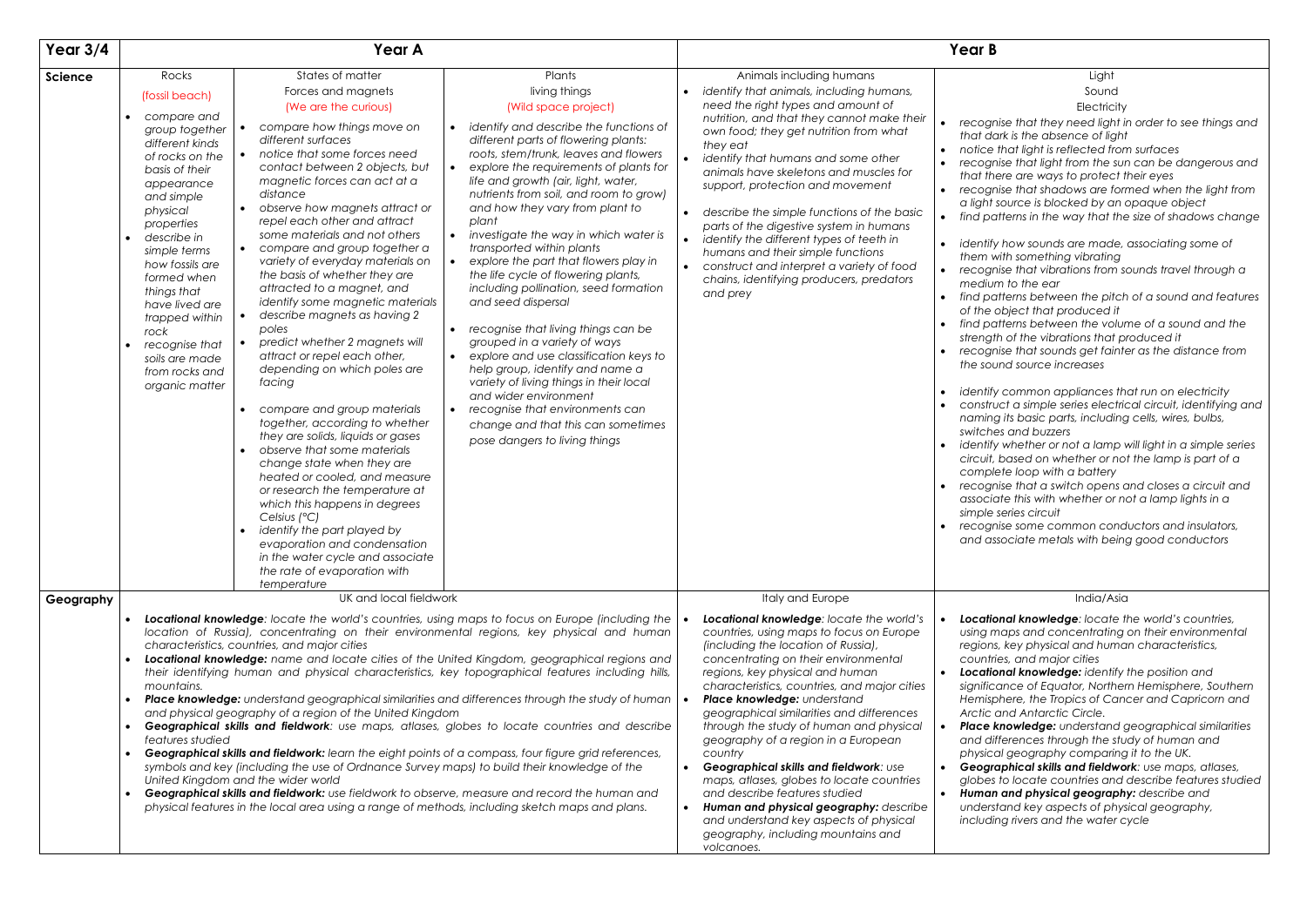| <b>History</b> | Changes in Britain from Stone Age to Iron                                                                                                                                                                                                                                                                                                                                                                                                                                                                                                                                                                                                                                                                                                                                                                                                                                                    | The Viking and Anglo-Saxon struggle for the                                                                                                                                                                                                                                                                                                                                                                                                                                                                                                                                                                                                                                                            | The Roman Empire and it                                                                                                                                                                                                                                                                                                                                                                                                                                                                                  |
|----------------|----------------------------------------------------------------------------------------------------------------------------------------------------------------------------------------------------------------------------------------------------------------------------------------------------------------------------------------------------------------------------------------------------------------------------------------------------------------------------------------------------------------------------------------------------------------------------------------------------------------------------------------------------------------------------------------------------------------------------------------------------------------------------------------------------------------------------------------------------------------------------------------------|--------------------------------------------------------------------------------------------------------------------------------------------------------------------------------------------------------------------------------------------------------------------------------------------------------------------------------------------------------------------------------------------------------------------------------------------------------------------------------------------------------------------------------------------------------------------------------------------------------------------------------------------------------------------------------------------------------|----------------------------------------------------------------------------------------------------------------------------------------------------------------------------------------------------------------------------------------------------------------------------------------------------------------------------------------------------------------------------------------------------------------------------------------------------------------------------------------------------------|
|                | Age                                                                                                                                                                                                                                                                                                                                                                                                                                                                                                                                                                                                                                                                                                                                                                                                                                                                                          | Kingdom of England to the time of Edward the                                                                                                                                                                                                                                                                                                                                                                                                                                                                                                                                                                                                                                                           | Britain's settlement by Ang                                                                                                                                                                                                                                                                                                                                                                                                                                                                              |
|                | <b>Local history</b>                                                                                                                                                                                                                                                                                                                                                                                                                                                                                                                                                                                                                                                                                                                                                                                                                                                                         | Confessor                                                                                                                                                                                                                                                                                                                                                                                                                                                                                                                                                                                                                                                                                              | Local hist                                                                                                                                                                                                                                                                                                                                                                                                                                                                                               |
|                | (Stonehenge/Avebury)                                                                                                                                                                                                                                                                                                                                                                                                                                                                                                                                                                                                                                                                                                                                                                                                                                                                         | (The ancient technology centre)                                                                                                                                                                                                                                                                                                                                                                                                                                                                                                                                                                                                                                                                        | (Roman bo                                                                                                                                                                                                                                                                                                                                                                                                                                                                                                |
| <b>DT</b>      | <b>Textiles</b>                                                                                                                                                                                                                                                                                                                                                                                                                                                                                                                                                                                                                                                                                                                                                                                                                                                                              | <b>Mechanisms</b>                                                                                                                                                                                                                                                                                                                                                                                                                                                                                                                                                                                                                                                                                      | <b>Nutrition</b>                                                                                                                                                                                                                                                                                                                                                                                                                                                                                         |
|                | Demonstrate that their design meets a<br>range of requirements.<br>Investigate and analyse similar<br>$\bullet$<br>products to the one to be made to<br>give starting points for a design.<br>Complete a plan that shows the order<br>$\bullet$<br>and also what equipment and tools<br>they will need.<br>Generate alternative plans and<br>$\bullet$<br>expound on the good points and<br>drawbacks of their original design.<br>Select from and use a wider range of<br>temporary and permanent joining<br>techniques and use these accurately<br>e.g. pinning, running stitch, backstitch.<br>Evaluate the finished product against<br>the design requirements and consider<br>how the finished product might be<br>improved.<br>Explain how their choices of textiles<br>$\bullet$<br>and embellishments have contributed<br>to the aesthetic qualities of his/her<br>finished product. | Demonstrate that the design meets a range<br>of requirements.<br>Investigate similar products to the one to be<br>made to give starting points for a design.<br>Complete a plan that shows the order and<br>also what equipment and tools that are<br>needed.<br>Generate alternative plans and expound on<br>the good points and drawbacks of the<br>original design.<br>Understand and use mechanical systems in<br>products e.g. gears, pulleys, cams, levers<br>and linkages.<br>Use a simple circuit in the product.<br>Evaluate finished product and share with the<br>intended users.<br>Consider how the finished product might be<br>improved and how well it meets the needs<br>of the user. | Say what to do to be hygienic and safe.<br>Begin to be able to read and understand<br>food labels.<br>Measure and weigh ingredients<br>appropriately.<br>Understand what makes a healthy and<br>balanced diet and that different foods and<br>drinks provide different substances the body<br>needs to be healthy and active<br>Understand seasonality and know how a<br>$\bullet$<br>variety of ingredients are grown, reared,<br>caught and processed to make them safe<br>and palatable/tasty to eat. |

**s** impact on Britain

Britain's settlement settlement settlement and Scots

# ory

## (aths

- Demonstrate that the design meets a range of requirements.
- Investigate existing structures and explore how they are strengthened e.g. struts,
- foundations etc.
- Complete a plan that shows the order and also what equipment and tools that are needed.
- Generate alternative plans and expound on • the good points and drawbacks of the original design.
- Select from and use a wider range of tools • and equipment to perform practical tasks e.g. cutting, shaping, joining and finishing. • Explain safety concerns with regards to different equipment and use safely.
- Strengthen frames using diagonal struts. Explain how he/she has selected
- appropriate materials and components to create a finished product that will be of good quality.
- Devise how the finished product will be tested and carry these out accurately. • Evaluate the finished structure against the design brief. Make suggestions as to how it might be improved.

## **Structures**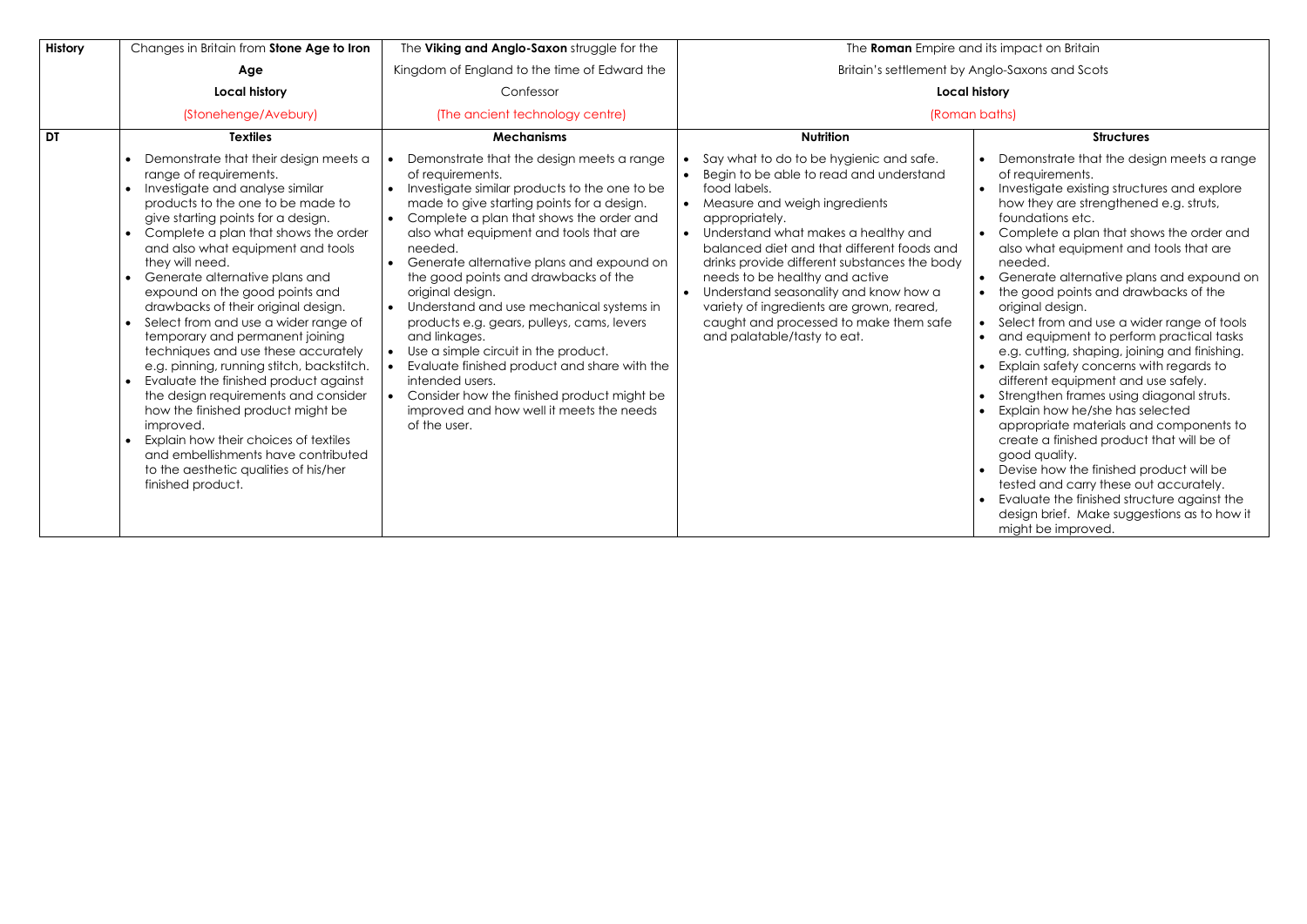#### Earth and space

Forces

## (Planetariums)

| Light<br>Living things<br>Properties of materials<br><b>Science</b><br>Animals and<br>compare and group together everyday materials on the<br>Electricity<br>Year 5 animals<br>$\bullet$<br>basis of their properties, including their hardness, solubility,<br>circulation<br>(We are the curious)<br>Evolution and inheritance<br>transparency, conductivity (electrical and thermal), and<br>response to magnets<br>identify and<br>describe the differences in the life<br>recognise that light appears<br>$\bullet$<br>know that some materials will dissolve in liquid to form a<br>$\bullet$<br>name the main<br>to travel in straight lines<br>cycles of a mammal, an amphibian,<br>solution, and describe how to recover a substance from a<br>parts of the<br>use the idea that light travels<br>an insect and a bird<br>$\bullet$<br>solution<br>human<br>in straight lines to explain that<br>describe the life process of<br>use knowledge of solids, liquids and gases to decide how<br>circulatory<br>$\bullet$<br>objects are seen because<br>reproduction in some plants and<br>mixtures might be separated, including through filtering,<br>system, and<br>they give out or reflect light<br>animals<br>sieving and evaporating<br>describe the<br>into the eye<br>functions of the<br>give reasons, based on evidence from comparative and<br>$\bullet$<br>explain that we see things<br>$\bullet$<br>describe the changes as humans<br>$\bullet$<br>fair tests, for the particular uses of everyday materials,<br>heart, blood<br>because light travels from<br>develop to old age<br>including metals, wood and plastic<br>vessels and<br>light sources to our eyes or<br>demonstrate that dissolving, mixing and changes of state<br>blood<br>$\bullet$<br>from light sources to objects<br>are reversible changes<br>describe how living things are<br>recognise the<br>and then to our eyes<br>classified into broad groups<br>impact of diet,<br>explain that some changes result in the formation of new<br>$\bullet$<br>use the idea that light travels<br>according to common observable<br>exercise, drugs<br>materials, and that this kind of change is not usually<br>in straight lines to explain why<br>characteristics and based on<br>and lifestyle on<br>reversible, including changes associated with burning and<br>shadows have the same<br>similarities and differences, including<br>the way their<br>the action of acid on bicarbonate of soda<br>shape as the objects that cast<br>bodies function<br>micro-organisms, plants and animals<br>them<br>describe the<br>give reasons for classifying plants<br>and animals based on specific<br>ways in which<br>associate the brightness of a<br>$\bullet$<br>characteristics<br>nutrients and<br>lamp or the volume of a<br>water are<br>buzzer with the number and<br>recognise that living things have<br>transported<br>voltage of cells used in the<br>within animals,<br>changed over time and that fossils<br>circuit<br>including humans<br>provide information about living<br>compare and give reasons for<br>things that inhabited the Earth<br>variations in how components<br>millions of years ago<br>function, including the<br>recognise that living things produce<br>brightness of bulbs, the<br>offspring of the same kind, but<br>loudness of buzzers and the<br>normally offspring vary and are not<br>on/off position of switches<br>identical to their parents<br>use recognised symbols when<br>$\bullet$<br>identify how animals and plants are<br>$\bullet$<br>representing a simple circuit in<br>adapted to suit their environment in<br>a diagram<br>different ways and that adaptation<br>may lead to evolution<br>UK and fieldwork (Residential)<br>Geography<br>South America/North America<br>Locational knowledge: locate the world's countries, using maps to focus on North and South<br>Locational knowledge: locate the world's countries, using<br>$\bullet$<br>maps and concentrating on their environmental regions, key<br>America, concentrating on their environmental regions, key physical and human characteristics,<br>countries, and major cities<br>physical and human characteristics, countries, and major<br>Place knowledge: understand geographical similarities and differences through the study of<br>cities<br>$\bullet$<br>human and physical geography of a region within North or South America<br>Locational knowledge: name and locate counties of the<br>$\bullet$<br>Geographical skills and fieldwork: use maps, atlases, globes and digital/computer mapping to<br>United Kingdom, geographical regions and their identifying<br>$\bullet$<br>locate countries and describe features studied<br>human and physical characteristics, key topographical<br>Human and physical geography: describe and understand key aspects of physical geography,<br>features (coasts and rivers), and land-use patterns; and<br>including climate zones, biomes and vegetation belts and earthquakes.<br>understand how some of these aspects have changed over<br>time.<br>Geographical skills and fieldwork: use maps, atlases, globes<br>$\bullet$<br>and digital/computer mapping to locate countries and<br>describe features studied<br>Geographical skills and fieldwork: use the eight points of a<br>compass, six-figure grid references, symbols and key<br>(including the use of Ordnance Survey maps) to build their<br>knowledge of the United Kingdom and the wider world<br>Geographical skills and fieldwork: use fieldwork to observe,<br>$\bullet$<br>measure, record and present the human and physical<br>features in the local area using a range of methods,<br>including sketch maps, plans and graphs, and digital<br>technologies.<br>The achievements of the earliest<br>A study of an aspect or theme in British<br><b>History</b><br>civilisations<br>history that extends pupil's chronological | Year $5/6$ |  | Year A |                                                                                                                                                                           | Year B                                                                                                                            |
|----------------------------------------------------------------------------------------------------------------------------------------------------------------------------------------------------------------------------------------------------------------------------------------------------------------------------------------------------------------------------------------------------------------------------------------------------------------------------------------------------------------------------------------------------------------------------------------------------------------------------------------------------------------------------------------------------------------------------------------------------------------------------------------------------------------------------------------------------------------------------------------------------------------------------------------------------------------------------------------------------------------------------------------------------------------------------------------------------------------------------------------------------------------------------------------------------------------------------------------------------------------------------------------------------------------------------------------------------------------------------------------------------------------------------------------------------------------------------------------------------------------------------------------------------------------------------------------------------------------------------------------------------------------------------------------------------------------------------------------------------------------------------------------------------------------------------------------------------------------------------------------------------------------------------------------------------------------------------------------------------------------------------------------------------------------------------------------------------------------------------------------------------------------------------------------------------------------------------------------------------------------------------------------------------------------------------------------------------------------------------------------------------------------------------------------------------------------------------------------------------------------------------------------------------------------------------------------------------------------------------------------------------------------------------------------------------------------------------------------------------------------------------------------------------------------------------------------------------------------------------------------------------------------------------------------------------------------------------------------------------------------------------------------------------------------------------------------------------------------------------------------------------------------------------------------------------------------------------------------------------------------------------------------------------------------------------------------------------------------------------------------------------------------------------------------------------------------------------------------------------------------------------------------------------------------------------------------------------------------------------------------------------------------------------------------------------------------------------------------------------------------------------------------------------------------------------------------------------------------------------------------------------------------------------------------------------------------------------------------------------------------------------------------------------------------------------------------------------------------------------------------------------------------------------------------------------------------------------------------------------------------------------------------------------------------------------------------------------------------------------------------------------------------------------------------------------------------------------------------------------------------------------------------------------------------------------------------------------------------------------------------------------------------------------------------------------------------------------------------------------------------------------------------------------------------------------------------------------------------------------------------------------------------------------------------------------------------------------------------------------------------------------------------------------------------------------------------------------------------------------------------------------------------------------------------------------------------------------------------------------------------------------------------------------------------------------------------------------------------------------------------------------------------------------------------------------------------------------------------------------------------------------------------------------------------------------------------------------------------------------------------------------------------------------------------------------------------------------------------------------------------------------------------------------------------------------------------------------------------------------------------------------------------------------------------------------------------------------|------------|--|--------|---------------------------------------------------------------------------------------------------------------------------------------------------------------------------|-----------------------------------------------------------------------------------------------------------------------------------|
|                                                                                                                                                                                                                                                                                                                                                                                                                                                                                                                                                                                                                                                                                                                                                                                                                                                                                                                                                                                                                                                                                                                                                                                                                                                                                                                                                                                                                                                                                                                                                                                                                                                                                                                                                                                                                                                                                                                                                                                                                                                                                                                                                                                                                                                                                                                                                                                                                                                                                                                                                                                                                                                                                                                                                                                                                                                                                                                                                                                                                                                                                                                                                                                                                                                                                                                                                                                                                                                                                                                                                                                                                                                                                                                                                                                                                                                                                                                                                                                                                                                                                                                                                                                                                                                                                                                                                                                                                                                                                                                                                                                                                                                                                                                                                                                                                                                                                                                                                                                                                                                                                                                                                                                                                                                                                                                                                                                                                                                                                                                                                                                                                                                                                                                                                                                                                                                                                                                                                                            |            |  |        |                                                                                                                                                                           | descr<br>relativ<br>descr<br>descr<br>bodie<br>use th<br>and th<br>expla<br>beca<br>and ti<br>identi<br>frictio<br>recog<br>and g |
|                                                                                                                                                                                                                                                                                                                                                                                                                                                                                                                                                                                                                                                                                                                                                                                                                                                                                                                                                                                                                                                                                                                                                                                                                                                                                                                                                                                                                                                                                                                                                                                                                                                                                                                                                                                                                                                                                                                                                                                                                                                                                                                                                                                                                                                                                                                                                                                                                                                                                                                                                                                                                                                                                                                                                                                                                                                                                                                                                                                                                                                                                                                                                                                                                                                                                                                                                                                                                                                                                                                                                                                                                                                                                                                                                                                                                                                                                                                                                                                                                                                                                                                                                                                                                                                                                                                                                                                                                                                                                                                                                                                                                                                                                                                                                                                                                                                                                                                                                                                                                                                                                                                                                                                                                                                                                                                                                                                                                                                                                                                                                                                                                                                                                                                                                                                                                                                                                                                                                                            |            |  |        | Loca<br>map.<br>physi<br>cities<br>Loca<br>of lat<br>time<br>Place<br>differ<br>geog<br>Geo<br>and<br>desc<br>Human a<br>aspects o<br>and land<br>distributic<br>and wate |                                                                                                                                   |
|                                                                                                                                                                                                                                                                                                                                                                                                                                                                                                                                                                                                                                                                                                                                                                                                                                                                                                                                                                                                                                                                                                                                                                                                                                                                                                                                                                                                                                                                                                                                                                                                                                                                                                                                                                                                                                                                                                                                                                                                                                                                                                                                                                                                                                                                                                                                                                                                                                                                                                                                                                                                                                                                                                                                                                                                                                                                                                                                                                                                                                                                                                                                                                                                                                                                                                                                                                                                                                                                                                                                                                                                                                                                                                                                                                                                                                                                                                                                                                                                                                                                                                                                                                                                                                                                                                                                                                                                                                                                                                                                                                                                                                                                                                                                                                                                                                                                                                                                                                                                                                                                                                                                                                                                                                                                                                                                                                                                                                                                                                                                                                                                                                                                                                                                                                                                                                                                                                                                                                            |            |  |        |                                                                                                                                                                           | A non-European society that provides co<br><b>Bristol to Benin</b>                                                                |

- *describe the movement of the Earth and other planets relative to the sun in the solar system*
- *describe the movement of the moon relative to the Earth* • *describe the sun, Earth and moon as approximately spherical bodies*
- *use the idea of the Earth's rotation to explain day and night and the apparent movement of the sun across the sky*
- *explain that unsupported objects fall towards the Earth because of the force of gravity acting between the Earth and the falling object*
- *identify the effects of air resistance, water resistance and friction, that act between moving surfaces*
- *recognise that some mechanisms including levers, pulleys and gears allow a smaller force to have a greater effect*

## Africa

- *Locational knowledge: locate the world's countries, using maps and concentrating on their environmental regions, key physical and human characteristics, countries, and major*
- *Locational knowledge: identify the position and significance of latitude, longitude, the Prime/Greenwich Meridian and time zones (including day and night)*
- **e knowledge:** understand geographical similarities and *differences through the study of human and physical geography comparing it to the UK.*
- *Geographical skills and fieldwork: use maps, atlases, globes and digital/computer mapping to locate countries and describe features studied*
- *Human and physical geography: describe and understand key aspects of human geography, including: types of settlement and land use, economic activity including trade links, and the distribution of natural resources including energy, food, minerals and water*